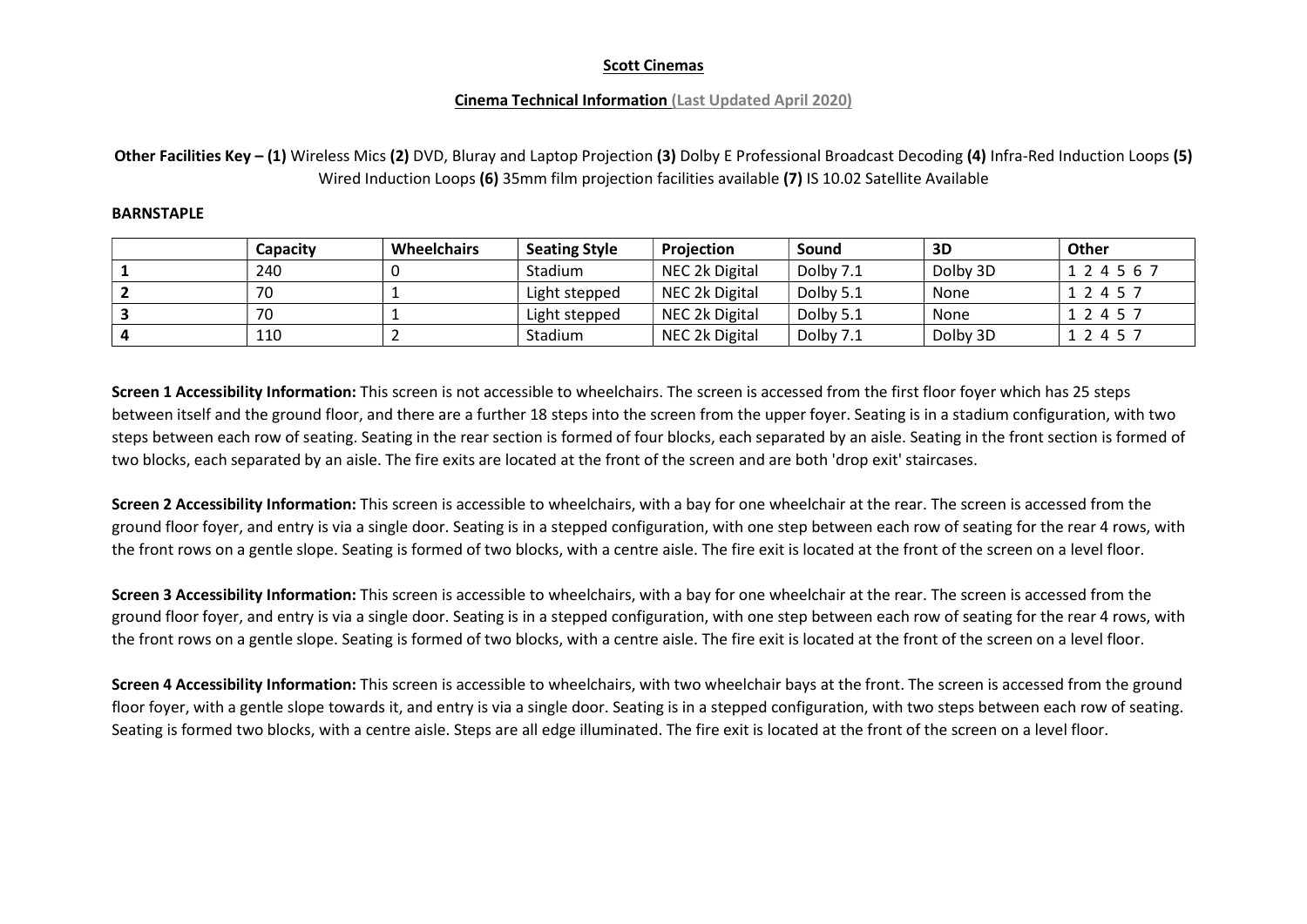### Cinema Technical Information (Last Updated April 2020)

#### **BRIDGWATER**

| Capacity | Wheelchairs | <b>Seating Style</b> | Projection     | Sound            | 3D       | <b>Other</b>                   |
|----------|-------------|----------------------|----------------|------------------|----------|--------------------------------|
| 150      |             | Stadium              | NEC 2k Digital | Dolby !<br>ـ . ـ | None     | $\overline{\phantom{a}}$<br>-- |
| 150      |             | Stadium              | NEC 2k Digital | Dolby<br>ـ . ـ   | Dolby 3D | -                              |

Screen 1 Accessibility Information: This screen is located on the first floor and is not accessible to wheelchair users. Once inside the cinema, there are approximately 29 steps to the first floor level. This auditorium is accessed through a single door. Seating is arranged in stadium configuration. There are two aisles separating the blocks of seating. The fire exit is located at the rear of the auditorium on the far side.

Screen 2 Accessibility Information: This screen is located on the first floor and is not accessible to wheelchair users. Once inside the cinema, there are approximately 29 steps to the first floor level. This auditorium is accessed through a single door. Seating is arranged in stadium configuration. There are two aisles separating the blocks of seating. The fire exit is located at the rear of the auditorium on the far side.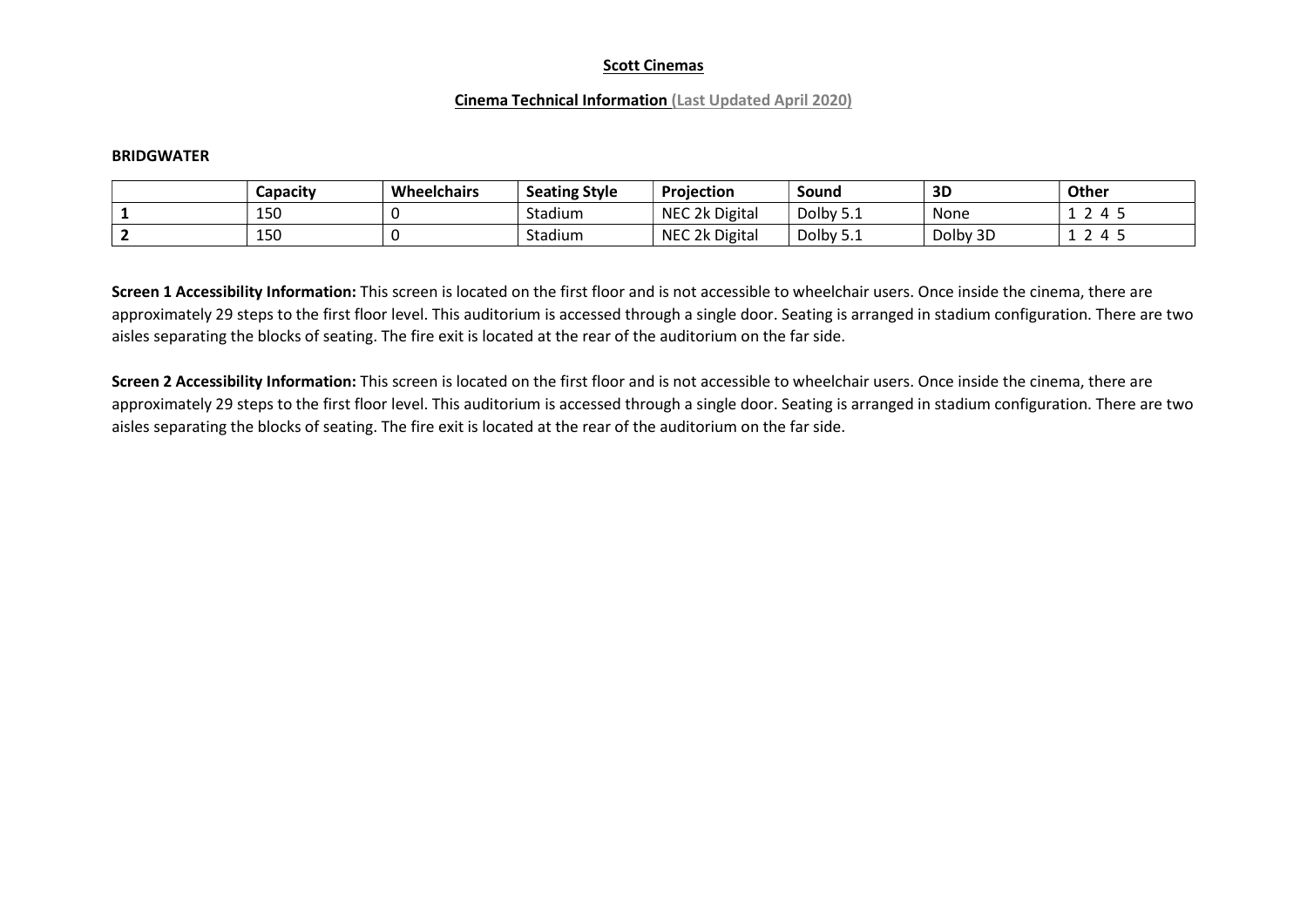### Cinema Technical Information (Last Updated April 2020)

#### **BRISTOL**

| Capacitv | <b>Wheelchairs</b> | <b>Seating Style</b> | Projection     | Sound     | 3D       | <b>Other</b> |
|----------|--------------------|----------------------|----------------|-----------|----------|--------------|
| 125      |                    | Stepped/Flat         | NEC 2k Laser   | Dolby 7.1 | None     | 2 3 4 7      |
| 110      |                    | Sloped               | NEC 2k Digital | Dolby 7.1 | Dolby 3D | 2 3 4 7      |
| 95       |                    | Sloped               | NEC 2k Digital | Dolby 7.1 | None     | 2 3 4 6 7    |

Screen 1 Accessibility Details: This screen is not accessible to wheelchairs. There are 6 steps inside the entrance to the screen leading from one set of double doors to another. Seating is arranged as two blocks with a center aisle. The rear 4 rows have single steps between each row, whilst the rows towards the front are on a gentle slope towards the screen. The fire escape is at the front of the auditorium, up 2 steps.

Screen 2 Accessibility Details: This screen is not accessible to wheelchairs. There are 12 steps inside the entrance to the screen leading from a set of double doors. Seating is arranged as two blocks with a center aisle. All rows towards are on a gentle slope towards the screen. The fire escape is at the front of the auditorium, down 12 steps.

Screen 3 Accessibility Details: This screen is not accessible to wheelchairs. There are 12 steps inside the entrance to the screen leading from twin sets of double doors. Seating is arranged as two blocks with a center aisle. The rear 4 rows are separated from the front section by a single step, whilst the rows towards the front are on a gentle slope towards the screen. The fire escape is at the front of the auditorium, down 12 steps.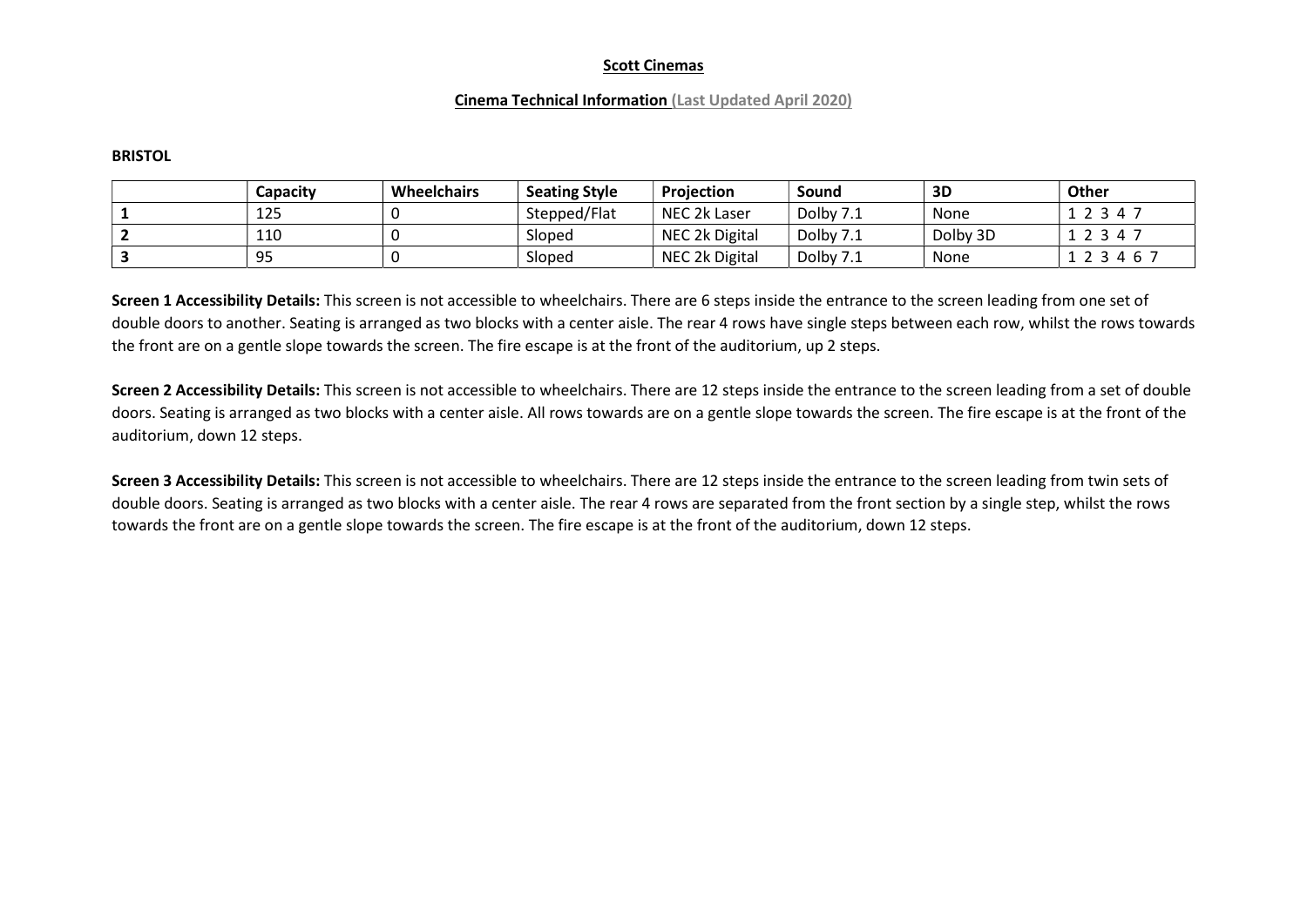### Cinema Technical Information (Last Updated April 2020)

#### EAST GRINSTEAD

| Capacitv  | <b>Wheelchairs</b> | <b>Seating Style</b> | Proiection     | Sound     | 3D       | Other   |
|-----------|--------------------|----------------------|----------------|-----------|----------|---------|
| 190       |                    | Stepped/Flat         | NEC 2k Digital | Dolby 7.1 | Dolby 3D | 4567    |
| 115<br>ᆂᅸ |                    | Stepped/Flat         | NEC 2k Digital | Dolby 7.1 | None     | 2 4 5 7 |
| 80        |                    | Stepped/Flat         | NEC 2k Digital | Dolby 7.1 | None     | 2 4 5 7 |

Screen 1 Accessibility Information: This auditorium is accessible to wheelchair users. Twins sets of double doors lead to the auditorium, where seating is arranged in a stepped configuration. There is one central block of seating with aisles at either side. Wheelchair positions are located towards the rear of the standard seating section. The fire exit is at the bottom left side of the auditorium.

Screen 2 Accessibility Information: This auditorium is accessible to wheelchair users. A single set of double doors lead to the auditorium, where seating is arranged in a stepped configuration. There are two blocks of seating, with a central aisle. Wheelchair positions are located towards the rear of the standard seating section. The fire exit is at the bottom left side of the auditorium.

Screen 3 Accessibility Information: This auditorium is accessible to wheelchair users. A single set of double doors lead to the auditorium, where seating is arranged in a stepped configuration. There are two blocks of seating, with a central aisle. Wheelchair positions are located towards the rear of the standard seating section. The fire exit is at the bottom left side of the auditorium.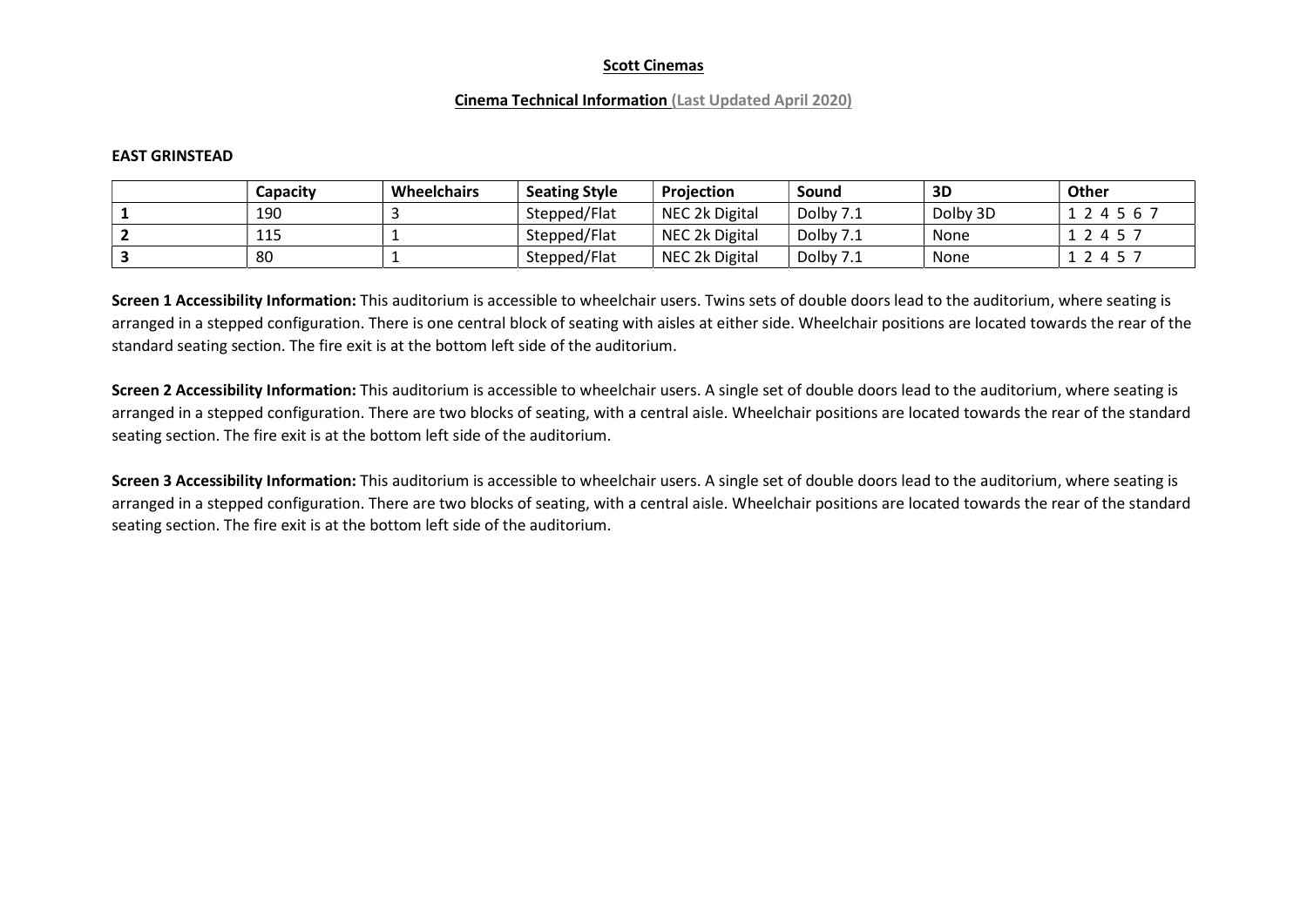### Cinema Technical Information (Last Updated April 2020)

#### EXMOUTH

| Capacity | <b>Wheelchairs</b> | <b>Seating Style</b> | <b>Projection</b> | Sound     | 3D       | <b>Other</b> |
|----------|--------------------|----------------------|-------------------|-----------|----------|--------------|
| 135      |                    | Stadium              | NEC 2k Digital    | Dolby 7.1 | Dolby 3D | 2 4 5 7      |
| 90       |                    | Sloped               | NEC 2k Digital    | Dolby 7.1 | None     | 1245         |
| --<br>כס |                    | Sloped               | NEC 2k Digital    | Dolby 7.1 | None     | 2 4 5 7      |

Screen 1 Accessibility Information: The auditorium is entered via a set of two single doors, with wings, both of which open outwards. Seating is arranged in stadium configuration with two steps up to each row. There are aisles at the end of each row of seats against the wall, and a handrail is present. Steps are edge-lit. A wheelchair position is available by means of a platform lift, and staff will assist you with the use of this. The fire exit is located at the front of the auditorium, on the right hand side - there are three steps inside the fire exit vestibule to street level.

Screen 2 Accessibility Information: This auditorium is entered via a single set of double doors, which open outwards. Seating is arranged in a slightly sloped configuration, with no steps. There are aisles at the end of each row of seats against the wall, but there are no handrails. Up to 2 wheelchairs are permitted within this screen, and can be sited at the very end of any row of seats. The fire exit is located at the rear of the auditorium through a set of double push doors. There are then 6 steps from the fire exit to street level.

Screen 3 Accessibility Information: This auditorium is entered via a single set of double doors, which open outwards. Seating is arranged in a slightly sloped configuration, with no steps. There are aisles at the end of each row of seats against the wall, but there are no handrails. Up to 2 wheelchairs are permitted within this screen, and can be sited at the very end of any row of seats. The fire exit is located at the rear of the auditorium through a set of double push doors.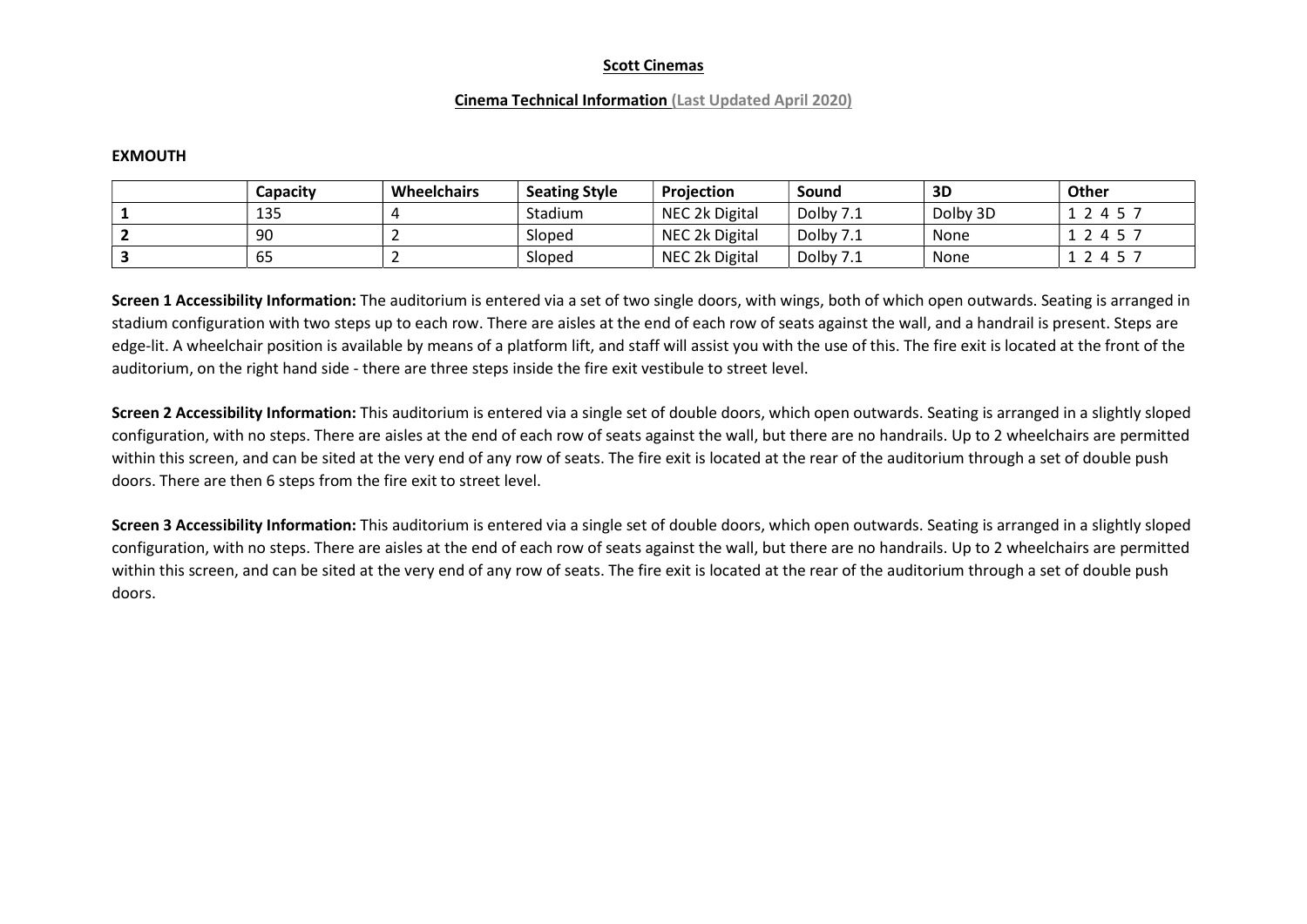### Cinema Technical Information (Last Updated April 2020)

#### NEWTON ABBOT

| Capacity | <b>Wheelchairs</b> | <b>Seating Style</b> | Projection     | Sound          | 3D       | <b>Other</b>      |
|----------|--------------------|----------------------|----------------|----------------|----------|-------------------|
| 160      |                    | Flat                 | NEC 2k Digital | Dolby<br>.     | Dolby 3D | $\mathbf{u}$      |
| 100      |                    | Stadium              | NEC 2k Digital | Dolby 5<br>ـ ت | None     | ∽<br>$\mathbf{u}$ |

Screen 1 Accessibility Information: This auditorium is located on the ground floor, and is fully accessible to wheelchairs. The auditorium is accessed by a single set of double doors, which open outwards. Seating is arranged as a single block, with aisles at either side. Seating is sloped, with no steps within the auditorium. Fire exits are located at either side of the stage, at the front, and both fire exits are step-free.

Screen 2 Accessibility Information: This auditorium is located on the first floor, and is not accessible to wheelchairs. There are approximately 20 steps up to the first floor level. The auditorium is accessed by two sets of single leaf doors, both of which open outwards. At the rear of the auditorium, seating is arranged in multiple blocks, all with steps leading to them. In the front section, seating is arranged as a single block, with aisles at either side. Seating is in stadium configuration. The fire exit is located on the left side of the auditorium, about half way down. Once outside the fire exit, there are approximately 20 steps to street level.

#### SIDMOUTH

| . .<br>Capacity | <b>Wheelchairs</b> | <b>Style</b><br>. .<br>Seating              | <b>Projection</b>             | Sound      | 5г<br>ᇰᆫ | Other |
|-----------------|--------------------|---------------------------------------------|-------------------------------|------------|----------|-------|
| 280             |                    | $\sim$<br><br>Stalls<br>Balcony<br>$\alpha$ | - Barcc<br>، 4k Laser د<br>ັບ | Dolby<br>. | None     | . .   |

Accessibility Information: This cinema is spread over two levels. Access to the stalls is via two entrances at either edge of the auditorium, each with double doors - one entrance is flat, and therefore suitable for wheelchairs, while the other is accessed via 6 steps. Once in the auditorium, it is split into two main seating sections - front and rear, and each of those sections are separated by three aisles. Fire exits are at the front of the stalls adjacent to the screen. Access to the circle foyer is via a single staircase of approximately 30 steps, and there is no wheelchair access to this level. Once in the top foyer, two sets of double doors lead to the circle. Within the circle, seating is arranged in four blocks separated by three aisles. Circle seating is "stepped" and there are two steps down to each row. There are no fire exits from the circle.